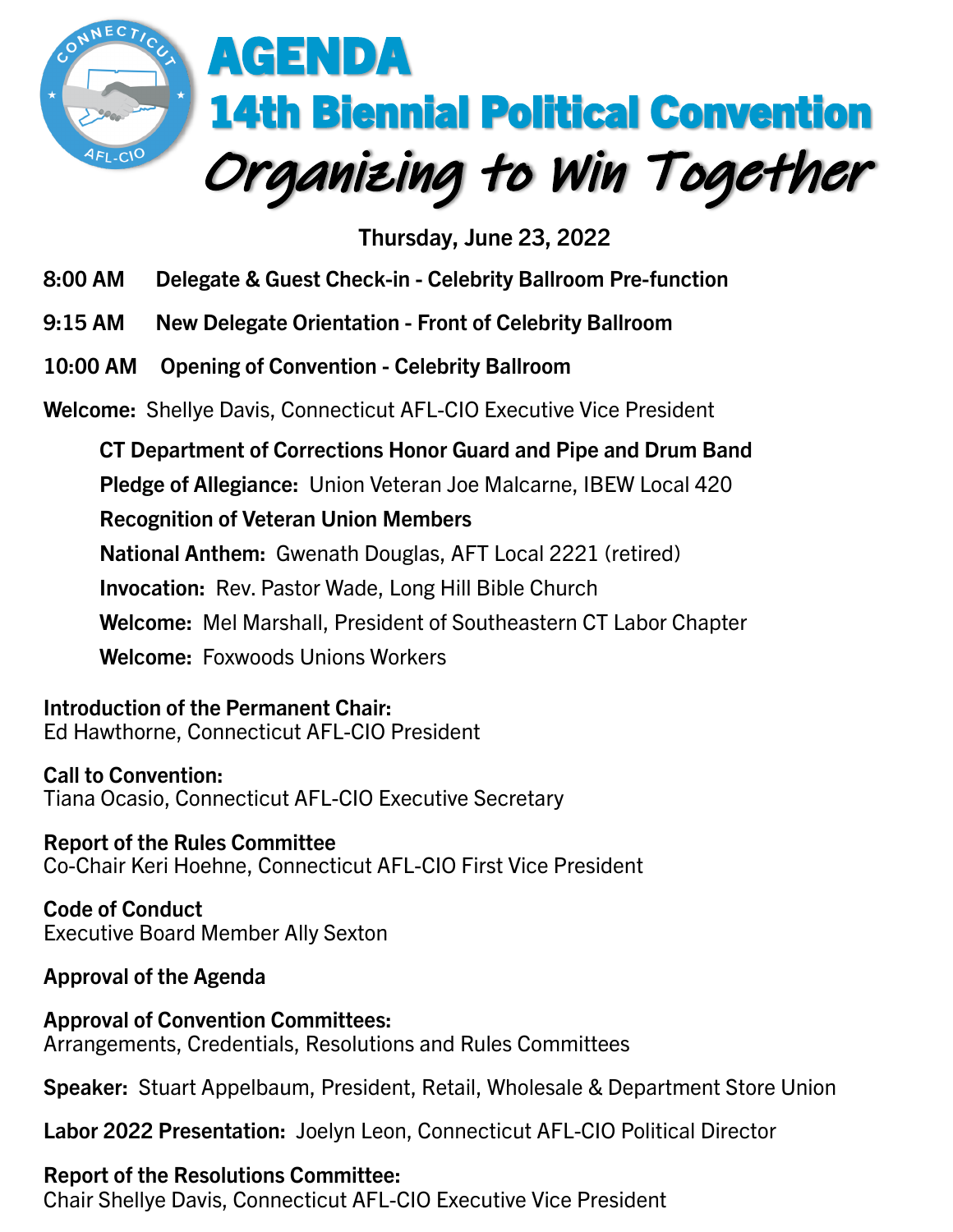

**Thursday, June 23, 2021**

**President's Report:** Ed Hawthorne, Connecticut AFL-CIO President

**11:45 AM Workshops - Box Lunch Included**

**1:15 PM Plenary Session - Celebrity Ballroom**

**Panel Discussion: Understanding Racism and the Boomerang Effect of Implicit Bias in our Union**

- Shellye Davis, Connecticut AFL-CIO Executive Vice President and Chair, Committee on Racial and Economic Justice
- Katie Montalbano, CWA Local 1298
- Patrick Sampson, Connecticut Chapter of the Coalition of Black Trade Unionists
- Stacie Harris-Byrdsong, AFSCME Local 3194
- Deborah Wright, UAW Region 9A

### **Report of the Credentials Committee:**

Chair Jason Frechette, UFCW Local 919

#### **Gubernatorial Candidate Interview:**

Ned Lamont

**Lieutenant Governor Candidate Interview:** Susan Bysiewicz

**State Comptroller Candidate Interview:**

Sean Scanlon

#### **State Treasurer Candidate Interviews:**

Erick Russell Karen Dubois Walton Dita Bhargava

- **4:30 PM Convention Recesses**
- **5:00 PM Social Event & Fundraiser for United Labor Agency** The Grand Terrace at The Fox Tower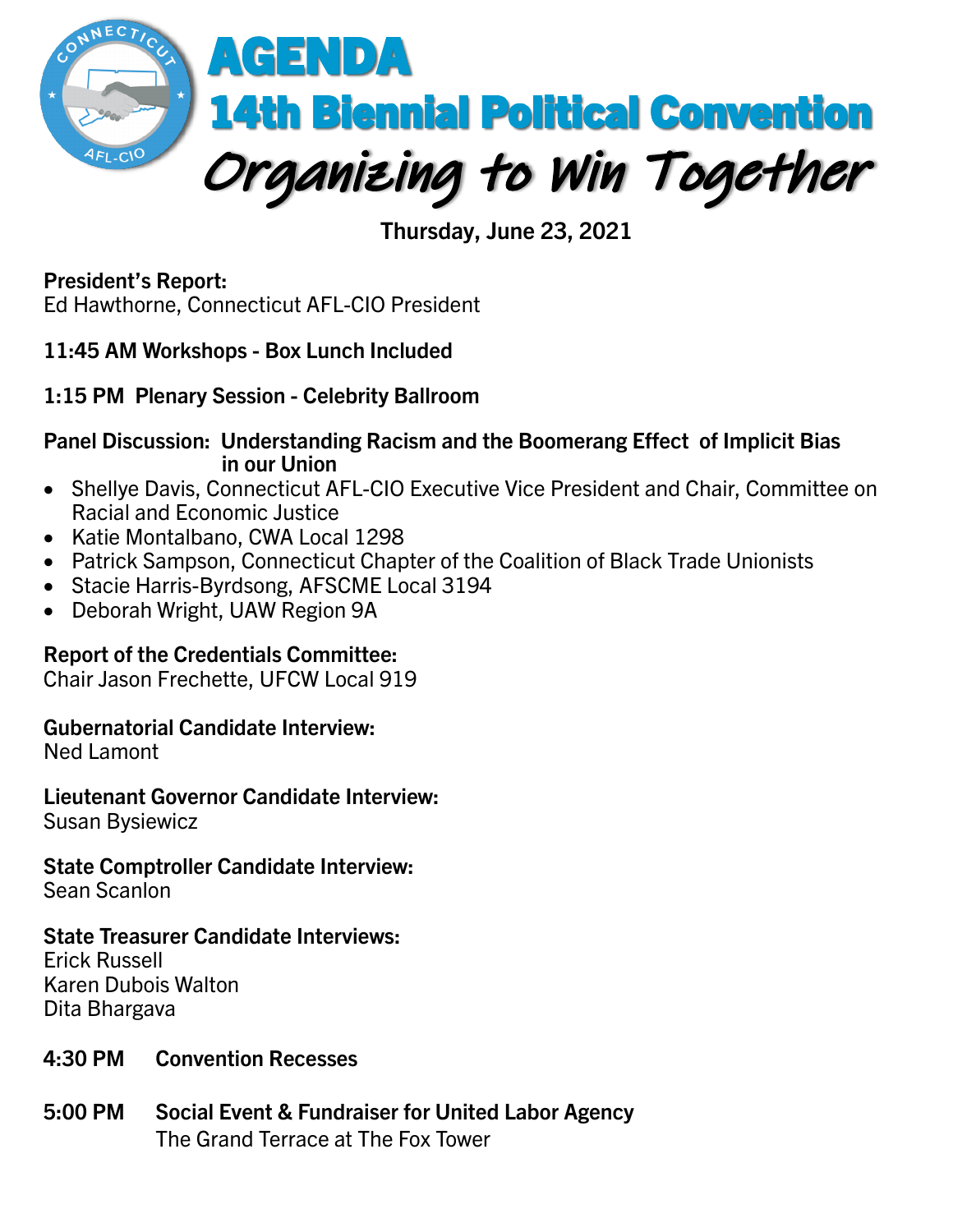

**Friday, June 24, 2022**

# **8:30 AM Final Delegate Check-in & T-Shirt Pick-up**

### **9:30 AM Convention Reconvenes - Celebrity Ballroom**

**Speaker:** Katherine Mamed, United Labor Agency Executive Director

# **U.S. Senate Candidate Interview:**

Richard Blumenthal

## **Secretary of the State Candidate Interviews:**

Stephanie Thomas Maritza Bond

# **Attorney General Candidate Interview:**

William Tong

### **Connecticut AFL-CIO "Workers' Voice" Award:** William Tong

**Speaker:** Richard Bensinger, National Organizing Director, Starbucks Workers United

#### *With Local Starbucks Organizers:*

- Travis Glenney & Kuzco Gong, West Hartford Corbin's Corner Store
- Marc Tomko & Jordan Adams, Vernon Store
- Video from Salwa Mogadeddi, Vernon Store

### **Executive Vice President Report:**

Shellye Davis, Connecticut AFL-CIO Executive Vice President

## **Connecticut AFL-CIO 2022 "Workers' Voice" Legislative Award:**

Senator Gary Winfield Representative Steven Stafstrom

### **Panel Discussion: The Union Difference at the Connecticut General Assembly**

- Moderator, Keri Hoehne, Connecticut AFL-CIO First Vice President
- Senator Jorge Cabrera, UFCW Local 919
- Representative Brandon Chafee, IBEW Local 457
- Representative Robyn Porter, CWA Local 1298
- Representative Ed Vargas, AFT Local 1018